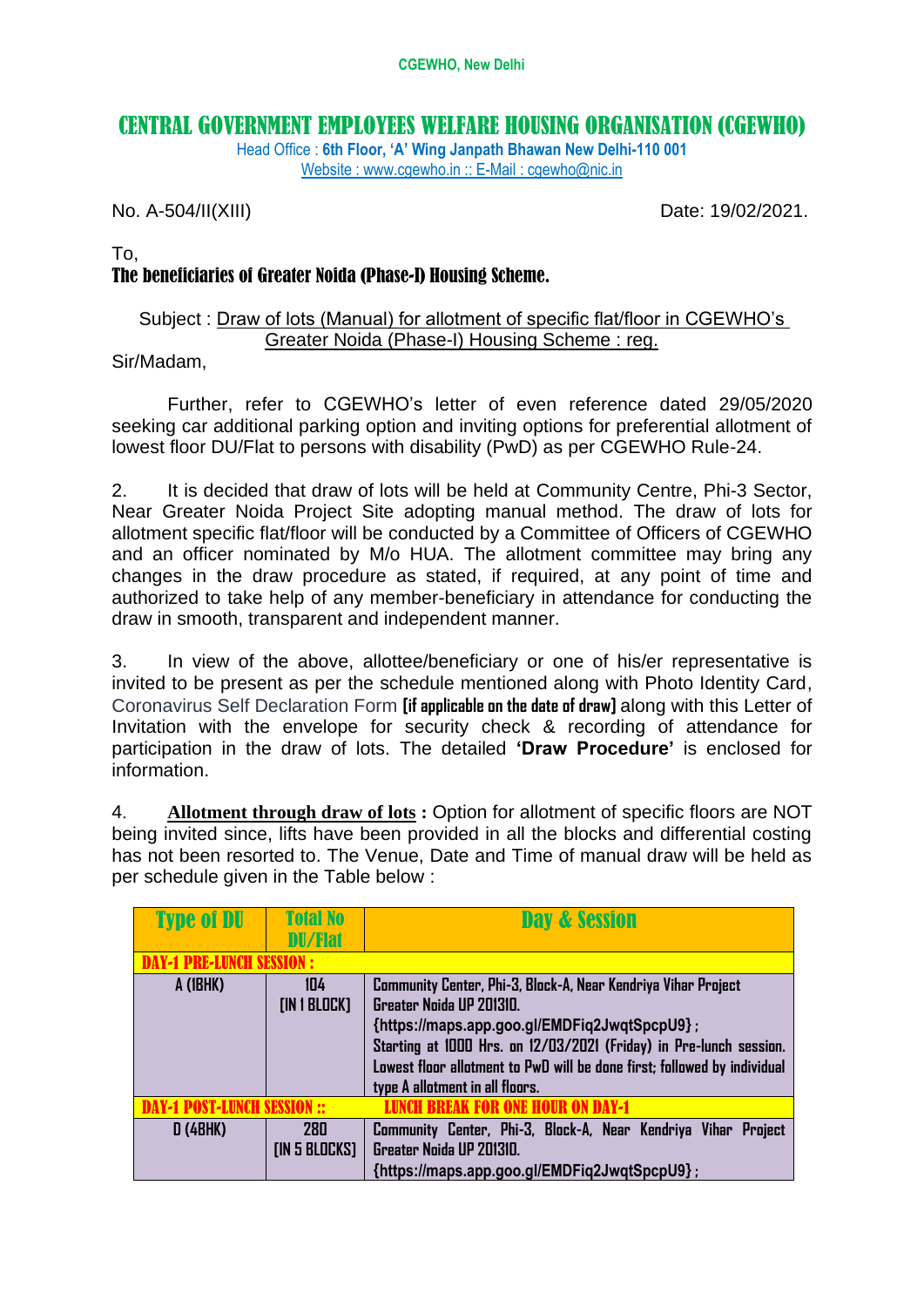#### **CGEWHO, New Delhi**

|          |                                 | Starting at 1400 Hrs. on 12/03/2021 (Friday) in Post-lunch session.<br>Lowest floor allotment to PwD will be done first; followed by individual<br>type D allotment in all floors.                                                                                                                                                                        |  |
|----------|---------------------------------|-----------------------------------------------------------------------------------------------------------------------------------------------------------------------------------------------------------------------------------------------------------------------------------------------------------------------------------------------------------|--|
|          |                                 |                                                                                                                                                                                                                                                                                                                                                           |  |
| C(3BHK)  | 848<br>[IN16]<br><b>BLOCKS]</b> | Community Center, Phi-3, Block-A, Near Kendriya Vihar Project<br>Greater Noida UP 201310.<br>{https://maps.app.goo.gl/EMDFiq2JwqtSpcpU9};<br>Starting at 1000 Hrs. on 13/03/2021 (Saturday) in Pre & Post-lunch                                                                                                                                           |  |
|          |                                 | session. Lowest floor allotment to PwD will be done first; followed by<br>individual type C allotment in all floors.                                                                                                                                                                                                                                      |  |
|          |                                 |                                                                                                                                                                                                                                                                                                                                                           |  |
| B (2BHK) | 506<br>[IN 5  BLOCKS]           | Community Center, Phi-3, Block-A, Near Kendriya Vihar Project<br>Greater Noida UP 201310.<br>{ https://maps.app.goo.gl/EMDFiq2JwqtSpcpU9};<br>Starting at 1000 Hrs. on 14/03/2021 (Sunday) in Pre & Post-lunch<br>session. Lowest floor allotment to PwD will be done first; followed by<br>pair allotment the individual type B allotment in all floors. |  |

5. The allotment of flats all the types shall be made by a Committee of Officers **(CoO)** from CGEWHO, including one nominated Representative by M/o Housing and Urban Affairs as member and in the presence of all beneficiaries as per **Para 24 of CGEWHO Scheme Brochure : Part-B**. The floor/flat and parking allotted by the 'Draw Committee' shall be final, cannot be changed.

| Name                                                              | <b>Designation</b>                  | <b>Role in Committee</b> |
|-------------------------------------------------------------------|-------------------------------------|--------------------------|
| <b>Shri MK Maity</b>                                              | <b>Dy Director-Administration</b>   | <b>Presiding Officer</b> |
| <b>Shri A K Purswani</b>                                          | Dy Director-Technical               | <b>Member</b>            |
| Shri Gagan Gupta                                                  | <b>Dy Director-Technical</b>        | <b>Member</b>            |
| Shri Roshan Kishore                                               | <b>Asst Director-Administration</b> | <b>Member</b>            |
| An officer to be nominated by Ministry of Housing & Urban Affairs |                                     | <b>Member</b>            |
| <b>Respective Project-in-Charge</b>                               | <b>General / Project Manager</b>    | <b>Member</b>            |
| Shri Rajesh Katoch                                                | <b>PS-Administration</b>            | <b>Member</b>            |
| Shri Varender Beri                                                | <b>PA-Administration</b>            | <b>Member</b>            |
| <b>Shri Chandan Singh</b>                                         | <b>Sr Office Asst</b>               | Member                   |

5. The allotment of specific car parking will be done subsequently at Head Office after analyzing technical feasibility of car parking space to be allotted, including additional car parking.

Yours faithfully,

M K Maity Deputy Director (Administration) For Chief Executive Officer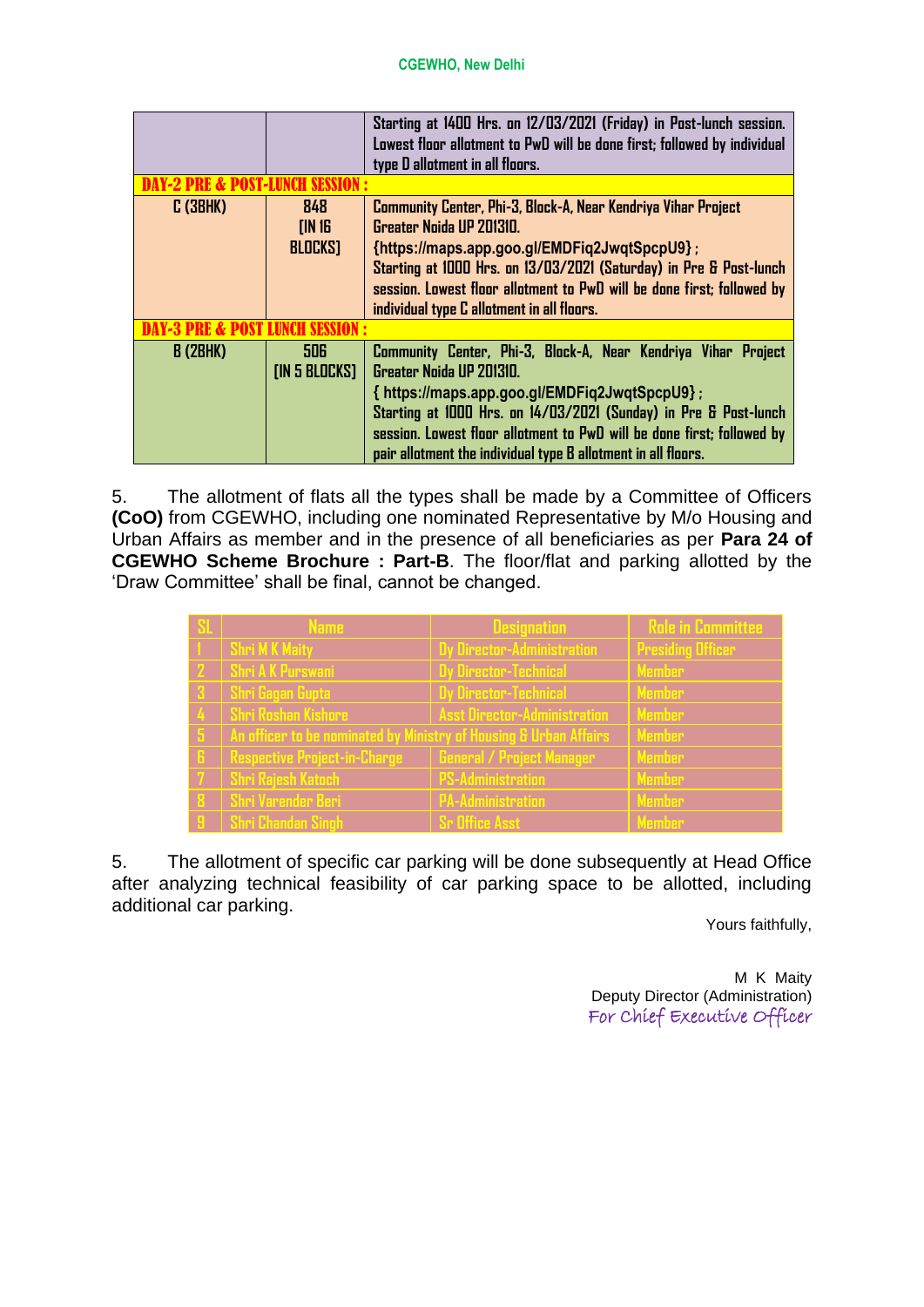### **DRAW PROCEDURE (MANUAL) FOR CGEWHO's HOUSING SCHEME**

**Introduction** : There will be equal No.(s) of STICKERS(s) to be put in Two transparent Containers (I) One having Beneficiary's data (ii) Another having DU/Flat's data. First, the few lowest floor DU/Flats are to be allotted to PwD who were found eligible, as per CGEWHO Rule-24, by the Medical Committee constituted for this purpose only. Specimen of both the Sticker(s) has been shown below. The committee will proceed with one type unit at a time.

**STEP-I:** ALLOTMENT OF LOWEST FLOOR FLAT FOR THE PwD (Persons with Disability) TO THE ELIGIBLE BENEFICIARIEs.

It is proposed to put pre-printed, identical size slip(s)/lable(s) duly folded n stapled from one side bearing beneficiary's data like *Regn No., Name, & Address*, who are eligible for allotment to lowest floor under PwD quota as per Rule-24 of CGEWHO in a transparent container with lid.

2. Similarly, other identical sized container with lid will contain pre-printed, identical size STICKER(s) bearing lowest floor DU/Flat details with *Type, Block, Floor, Unit No* (as shown below) duly folded n stapled from one side. Sticker(s) will be shuffled/mixed from outside for both container; then hand picking of one sticker randomly from each container by beneficiary or its Rep., in attendance, will make the allotment final in presence of committee of officer(s).

| <b>Specimen STICKER WITH</b><br><b>BENEFICIARY's DATA</b> | <b>Specimen STICKER WITH DU/FLAT</b> |
|-----------------------------------------------------------|--------------------------------------|
|                                                           |                                      |
| SERIAL ND : XXX                                           | SERIAL ND : XXX                      |
| REGN NO: XXXXXXX                                          | <b>SCHEME NAME: XXXXXXXXXXXX</b>     |
| NAME: XXXXXXXXXXXX                                        | <b>FLAT DETAILS</b>                  |
| ADDRESS: XXXXXXXXXXXX                                     | TYPE: XXX                            |
| XXXXXXXXXXXXXXXXXXXX                                      | <b>BLOCK: XXX</b>                    |
| XXXXXXXXXXXXXXXXXXXX                                      | FLOOR: XXX                           |
| XXXXXXXXXXXXXXXXXXXX                                      | UNIT No/s: XXX & XXX                 |

3. On de-sealing (stapler-pin) of the STICKER, details of beneficiary and DU/Flat under PwD quota will be known and will be declared to all beneficiaries. These sticker(s) will be pasted in the RESULT SHEET 'in the column made one for beneficiary & another for allotted DU/Flat along side. The same process will be repeated till the STICKERS(s) kept in the beneficiary's container will come to an end. it will be followed at the beginning of each type draw of allotment of lowest floor DU/Flats to eligible beneficiary as decided by the MC (Medical Committee).

4. A statement of type-wise DU/Flat(s) in lowest floor and reservation for PwD is given below.

| <b>TYPE</b>     | <b>TOTAL DU(s)</b> | DU(s) under        |
|-----------------|--------------------|--------------------|
| of DU           | [in No]            | <b>Reservation</b> |
|                 |                    | (ln No(s))         |
| A (1BHK)        | 104                | 1 (First Floor)    |
| <b>B</b> (2BHK) | 506                | 2 (First Floor)    |
| C(3BHK)         | 848                | 3 (First Floor)    |
| (4BHK)          | 280                | 1 (First Floor)    |

**Continued to Page:2**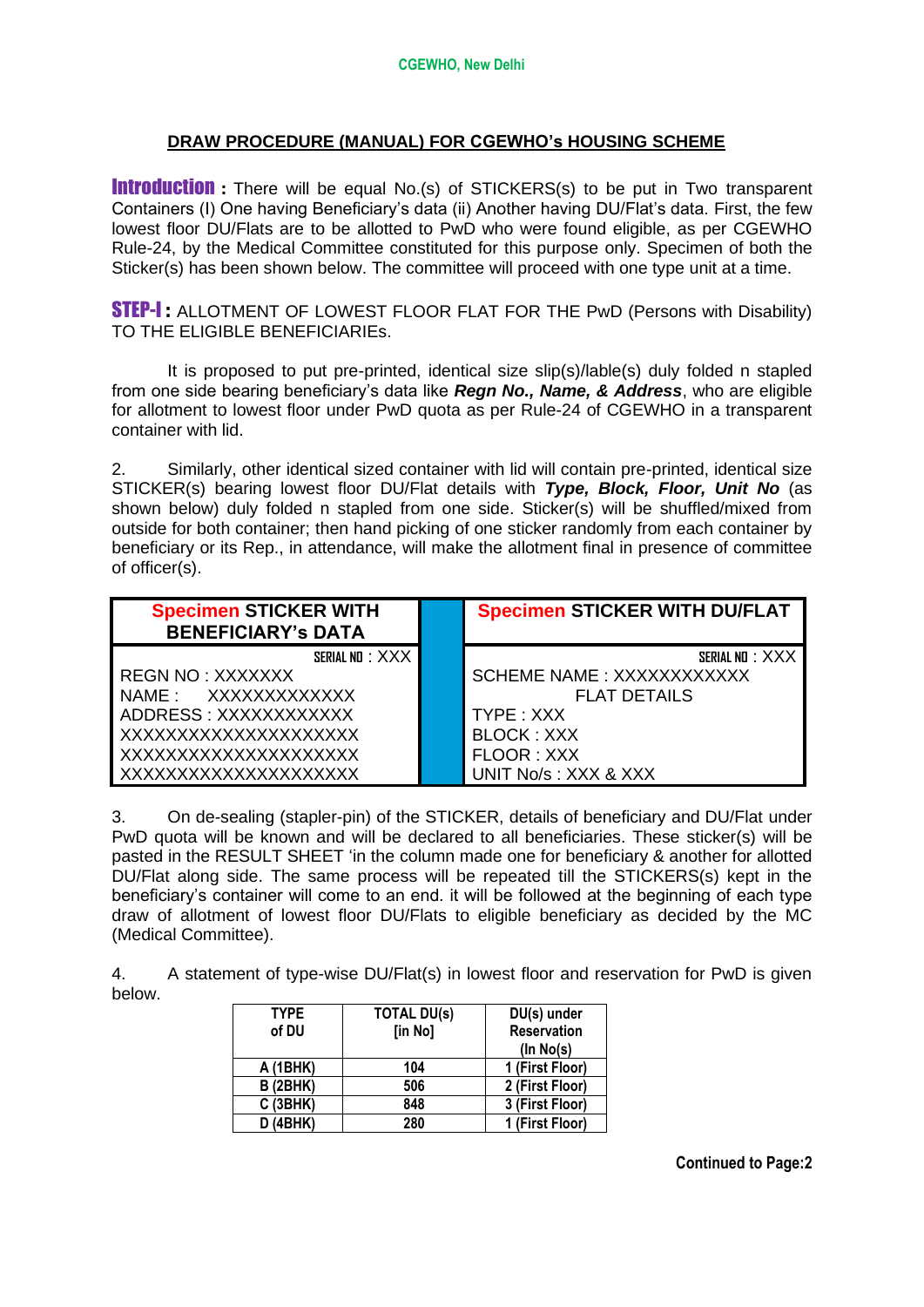#### **Page:2**

### STEP-II **:** ALLOTMENT OF FLATS TO OTHER RESIDUAL BENEFICIARIYs : MULTIPLE FLATs Vs MULTIPLE BENEFICIARYs

Draw of Twin/adjacent B type flat(s) will be done first before the draw of individual 'B' type as agreed in the 5<sup>th</sup> PMC Meeting. Containers will content (i) Paired beneficiary's Name/data **(ii)** Twin/adjacent data of DU/flat(s) of all floors/blocks.

Now, Container with stapled STICKER(s) of residual lowest floor DU/flat(s) will be added with STICKER(s) of other floor(s) of the same type for draw of rest of beneficiaries. Other container with the filled up with the stapled STICKER(s) of the beneficiaries except one/two PwD beneficiary whose draw has been finished in Step -1

2. Both the containers one with beneficiary's data & other with DU/Flat's details will be shuffled/mixed from outside then picking of one from beneficiary's container & simultaneously, other from container with the stapled STICKER(s) of DU/Flat details will be hand-picked for allotment by beneficiary him/erself, if in attendance or by any present member beneficiary, will make the allotment of the respective DU/Flat to the respective beneficiary.

3. On de-sealing (stapler-pin) of the STICKER, DETAILS OF BENEFICIARY & DU/FLAT ALLOTTED to be known and disclosed to audience (present members) and to be pasted on the Result Sheet (as shown in next page as specimen). The same process will be repeated till the picking or lifting of all STICKER(s) are not completed from the two containers which will exactly match at the end. Each beneficiary will be allotted the corresponding DU/Flat as shown in the Result Sheet at Annexure-I. The result sheet will be signed by all the Draw Committee Members and the drawee member beneficiary of the STICKER(s) for his/er picked up STICKER(s).

4. The same process will be repeated for all four types, All activities will be done in front of present beneficiaries and committee members, constituted for conducting the draw. The allotment committee may bring brought minor changes in the draw procedure as stated, if required, at any point of time and authorized to take help of any member -beneficiary for conducting the draw in smooth, transparent and independent manner. The Draw has been planned to be conducted in three days in Pre-lunch & Post-lunch session in compliance of all the standard operating procedure [SOP] of COVID-19 of GoI. Due to Covid-19, the beneficiary or one his/er representative will be allowed to attend the draw of lots in order to keep the attendance minimum. Self-declaration form needs to be filled in and submitted at Venue of draw who are attending the draw of lots in person; if appliable on the date of draw. Entire process will be video-graphed.

**5. ALLOTMENT OF SPECIFIC CAR PARKING:** Each type of Du/Flat will be allotted one car parking in the basement area under parking zone; earmarked for each block. The specific car parking will be done subsequently at Head Office after analyzing technical feasibility of car parking space to be allotted, including additional car parking, if applied, in stilt floor. The allotment will be communicated either thr. Intimation letter or by webpublishing.

#### **X X X X X X X X X X X**